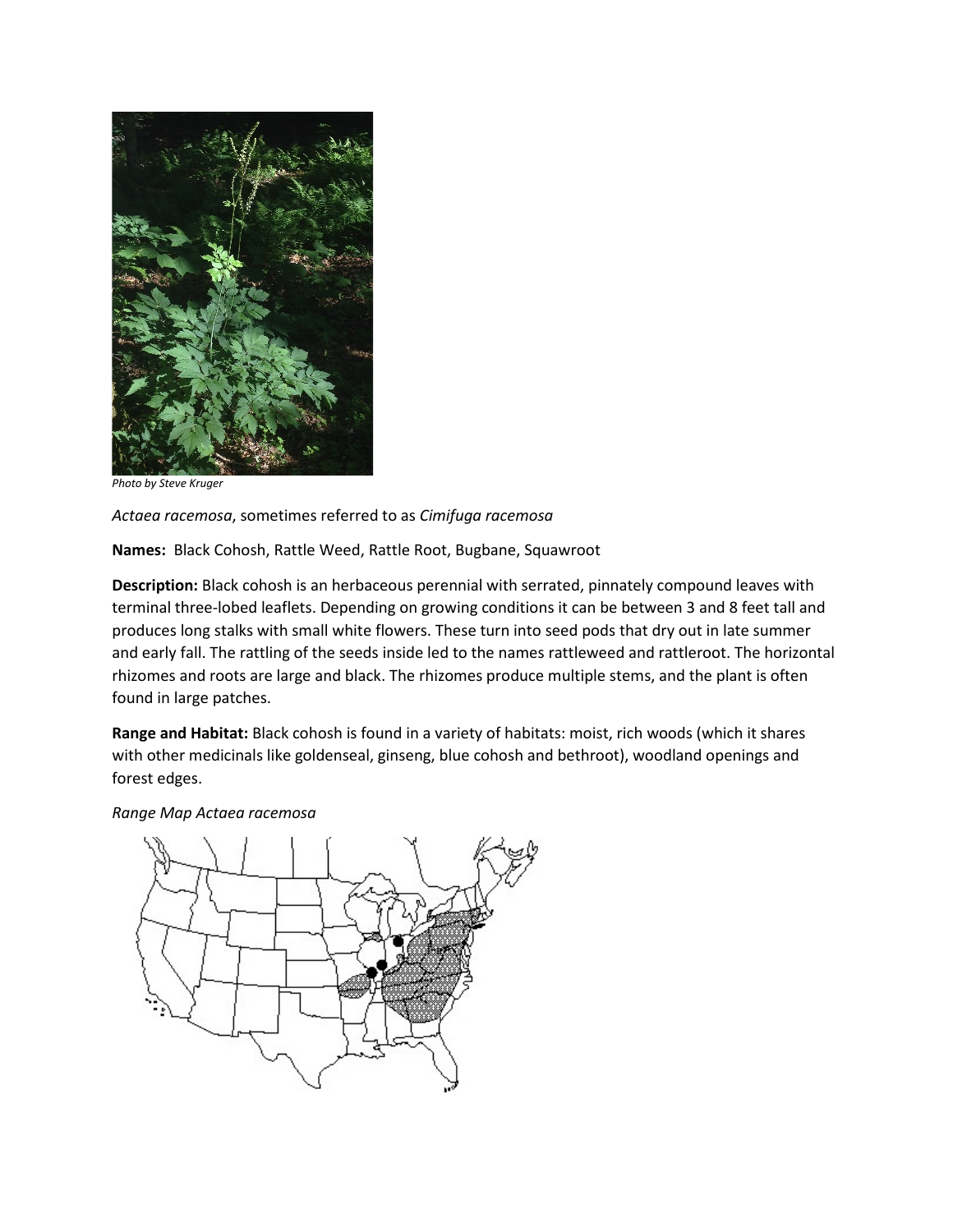**Uses:** Black cohosh rhizome and root was used by Native Americans and early settlers to cure a variety of maladies, but today it is primarily used to treat symptoms of menopause and to aid childbirth. Consumer demand has risen since the early 2000s due to concerns about the side effects of hormone replacement therapy. Black cohosh is seen as a less dangerous alternative, and has become one of the more mainstream and widely-used herbal medicines.

## **Average price paid to harvesters in 2014**: \$3.50 dry \$0.85 fresh

**Trade Volume** 20 percent of our respondents purchased black cohosh, making it the third most commonly bought plant. In 2014 it represented 48 percent of the total weight of all products we surveyed, making it by far the most commonly harvested product by weight. We are still creating our output estimates, but the American Herbal Products Association recorded over 315,000 pounds of black cohosh bought by its members in 2010. The harvest appears to be sensitive to price fluctuations. Dealers who took the RootReport survey in both years reported a drop of 18 percent in purchasing between 2013 and 2014.

**Trade Distribution** The map below shows black cohosh harvest distribution in the eastern US based on last year's survey.